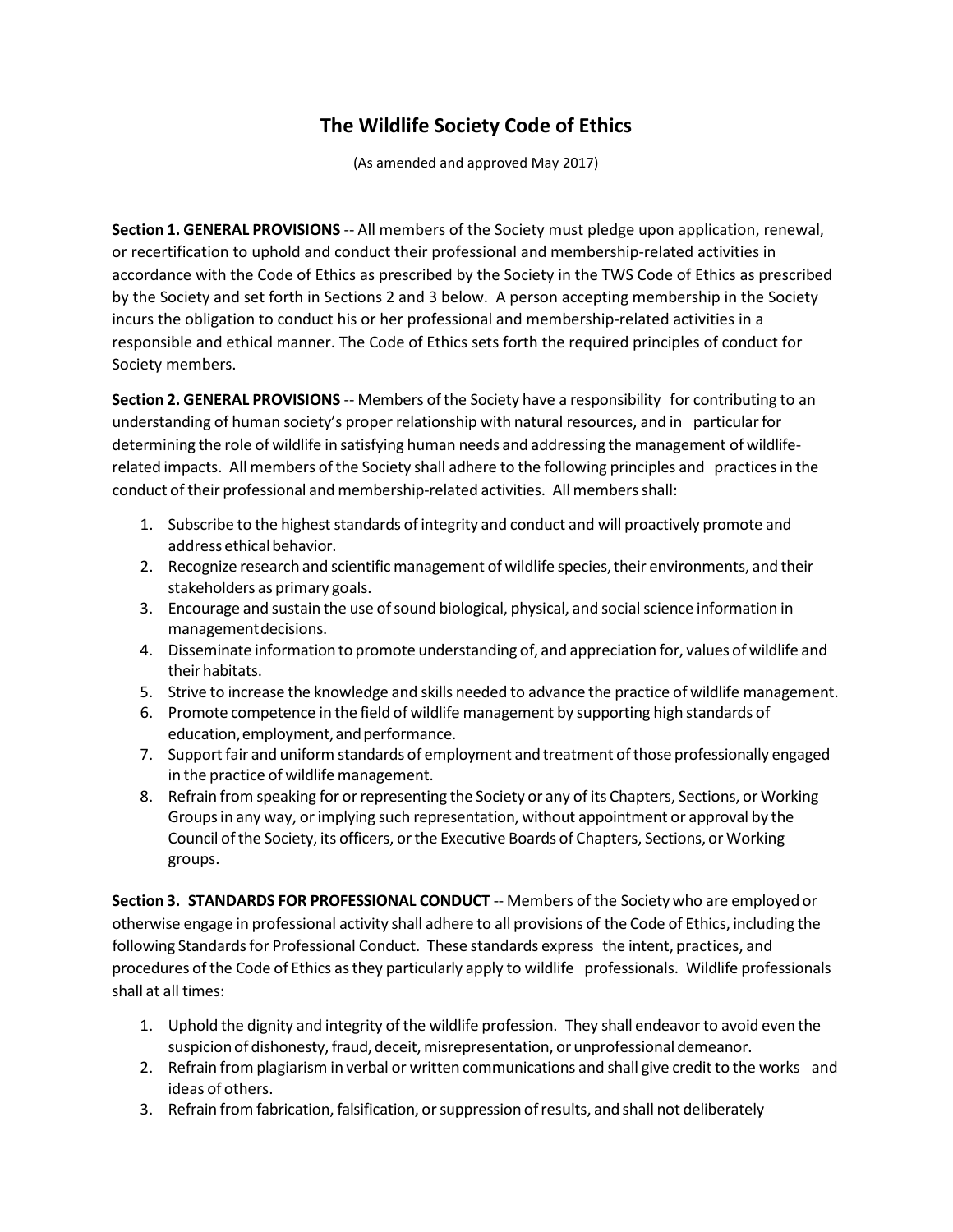misrepresent research findings, or otherwise commit scientific fraud.

- 4. Exercise high standards in the care and use of live vertebrate animals used for research, in accordance with accepted professional guidelines for the respective classes of animals under study.
- 5. Protect the rights and welfare of human subjects used in research and obtain the informed consent of those individuals, in accordance with approved professional guidelines for human subjects.
- 6. Be mindful of their responsibility to society, and seek to meet the needs of all people when seeking advice in wildlife-related matters. They shall studiously avoid discrimination in any form, or the abuse of professional authority for personal satisfaction.
- 7. Recognize and inform clients or employers of the wildlife professional's prime responsibility to the public interest, conservation of the wildlife resource, and the environment. They shall exercise professional judgment, and avoid actions or omissionsthat may compromise these broad responsibilities. They shall cooperate fully with other professionals in the best interest of the wildlife resource.
- 8. Provide maximum possible effort in the best interest of each client or employer, regardless of the degree of remuneration.
- 9. Accept employment to perform professional services only in areas of their own competence, and consistent with the Code of Ethics. They shall seek to refer clients or employers to other natural resource professionals when the expertise of such professionals shall best serve the interests of the public, wildlife, and the client or employer.
- 10. Maintain a confidential relationship between professionals and clients or employers except when specifically authorized by the client or employer or required by due process of law or the Code of Ethics to disclose pertinent information. They shall not use such confidences to their personal advantage or to the advantage of other parties, nor shall they permit personal interests or other client or employer relationships to interfere with their professional judgment.
- 11. Refrain from advertising in a self-laudatorymanner-beyond statementsintended to inform prospective clients or employers of one's qualifications-or in a manner detrimental to fellow professionals and the wildlife resource. They shall clearly distinguish among facts, hypotheses, and opinions. They shall provide professional advice and guidance only when qualified to do so by training and experience.
- 12. Refuse compensation orrewards of any kind intended to influence their professional judgment or advice or to secure preferential treatment. They shall not permit a person who recommends or employs them, directly or indirectly, to regulate or impair their professional judgment. They shall not accept compensation for the same professional services from any source other than the client or employer without prior consent of all the clients or employersinvolved.
- 13. Avoid performing professional services for any client or employer when such service is judged to be contrary to the Code of Ethics or detrimental to the well-being of wildlife resources and their environments. If a wildlife professional believes that his or her employment activities conflict with the Code of Ethics, that person shall advise the client or employer of such conflict.
- 14. Advise against an action by a client or employer which violates any statute or regulation.

**Section 4. ENFORCEMENT** -- Violations of this Code by a member may result in censure, or censure and suspension from membership in the Society. All reported violations will be addressed by the procedures outlined in Clause A and Clause B.